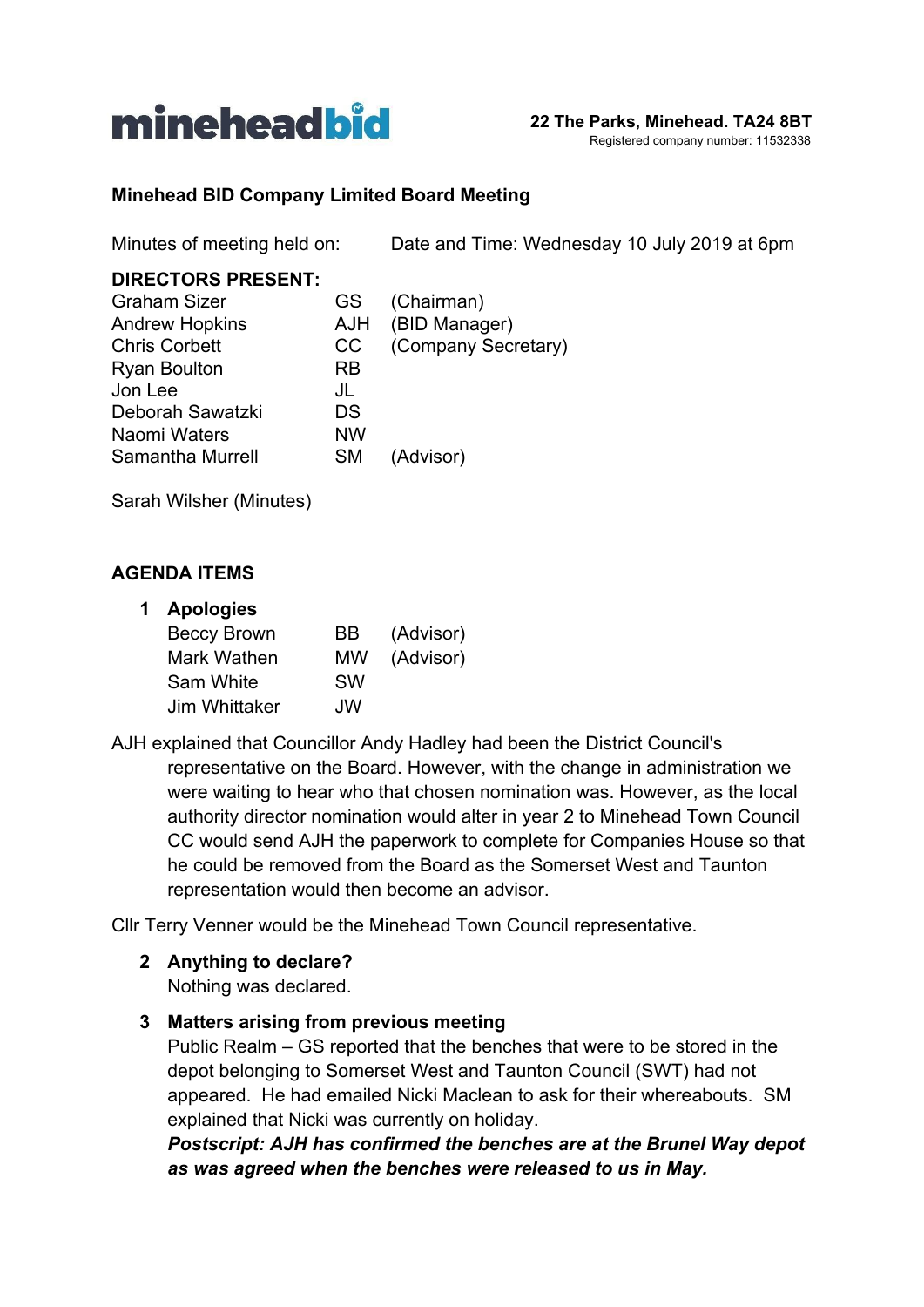SM reported that Natalie Green and Julie Lynch had liaised in respect of the new litter bins on the seafront and Julie was now happy with what was proposed. The new bins would be seagull proof and extra-large litter bins would be provided outside food outlets.

### **4 Adoption of minutes of the previous meeting**

Subject to the date of the meeting being corrected to 12 June 2019, the minutes were agreed as an accurate record of the meeting.

### **5 Meercat Associates Update**

A spreadsheet had been received from Rishi Sood for the period up to the end of June 2019. A sum of £15,000 had been identified in savings to levy payers. Some levy payers had signed contracts with Meercat. Rishi felt that an estimated £50,000 in savings by the end of the contract period would not be unreasonable. He had talked to Julian's Laundry and the Regal Theatre. An update report would follow in September.

DS informed the meeting that people had been going around saying that they were from the BID and that they could provide a cheaper service. Also, some businesses were concerned with delays in Meercat's service. It was agreed that details of the scheme plus facts to counteract the rumours should be included in the next bi-monthly newsletter.

# **ACTION:** *AJH to include* **f***urther details of the Meercat scheme, including facts to quash the rumours, in the next bi-monthly BID newsletter.*

# **6 Events Sub-Committee Update**

DS reported the following:

Cycling Grand Prix - There had been poor feedback on the event in a recent newspaper article with a manager of a retail outlet collecting negative comments from local businesses. It was decided that each street representative should talk to their levy payers and collate their comments. This would not be a formal survey, more of a chat to the independent traders. GS advised that the tourist accommodation providers had done well over the weekend and NW said that her tea room had been very busy on the Saturday, but quieter on the Sunday when rain had prevented sitting outside. RB suggested that comments from the tourist accommodation providers and hospitality sector be put into the bi-monthly newsletter.

# **ACTION:** *Feedback from tourist accommodation providers and the hospitality sector in respect of the Cycling Grand Prix to be included in the bi-monthly newsletter.*

AJH advised that there had been no firm proposal from Minehead Cycling Club for 2020 at this time.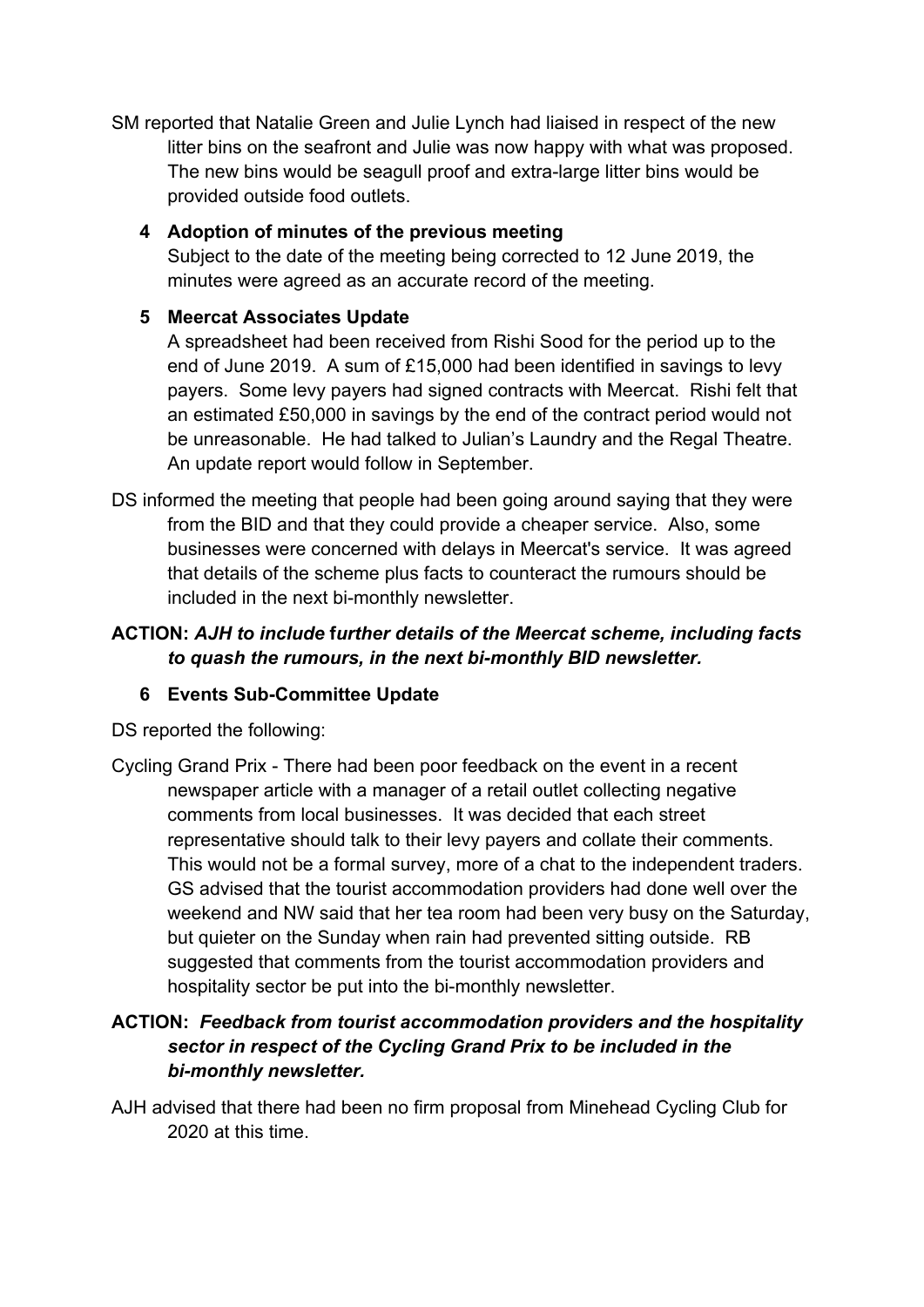- EAT Festival As this was the first venture of the EAT Festival into this part of the County, it was agreed that BID would be providing extra marketing.
- Vintage 40's Weekend 1940's clothing would be available with Threads making dresses. DS suggested a band be hired to play war time tunes in Wellington Square, which would bring people through the town. AJH advised that he and GS had spoken to Robin Wishard earlier that day and ideas included a tank travelling through the town, a parade through the town on the Saturday with a military salute outside the Old Hospital and music on the Sunday (probably not Wellington Square due to the lack of a power supply). Robin was going to put forward a proposal for funding from the BID. West Somerset Railway would market the railway aspect whilst BID would promote the town's activities.
- A meeting of WSR was being held this evening and Robin needed to know the decision of the BID Board regarding funding. AJH would email the Directors.
- Ladies in Business A positive meeting had been held. A banner needed to go outside Tesco on the fence and possibly one at the Rugby Club. CC offered to provide banners. The event would be for two nights. A jute bag with goodies would be provided. Every lady in business would be talked to and it would be clarified that this event was only for those ladies who ran their own businesses and paid the business rates. Funding would be discussed at a future Events Sub-Committee meeting.

### **ACTION:** *CC to provide banners to advertise the Ladies in Business event.*

Kite Festival - This could fill a gap in the yearly calendar. It could take place on Culvercliffe or on the beach, with viewing from the seafront.

Steampunk Festival - a down payment of £1,500 had been made to David Smith.

An application for planning permission had been made for the Lifestyle Warehouse to become a cinema. This could create competition for the Film Society's screenings at the Regal Theatre. AJH said that another alternative was mobile outdoor screenings which could be put on for £1,500 to £1,800 per day.

### **7 Public Realm Sub-Committee Update**

JL reported the following:

- Bunting Roy Porter of SWT would be stress-testing and checking the anchor points for the bunting to be installed by the end of July.
- Benches GS advised that benches were be positioned in The Avenue outside Blueberry/Animal; outside Discount Bags; outside the Brainwave Charity/Lighting Company. Minehead BID signs, made by Active Signs, would be displayed on the benches.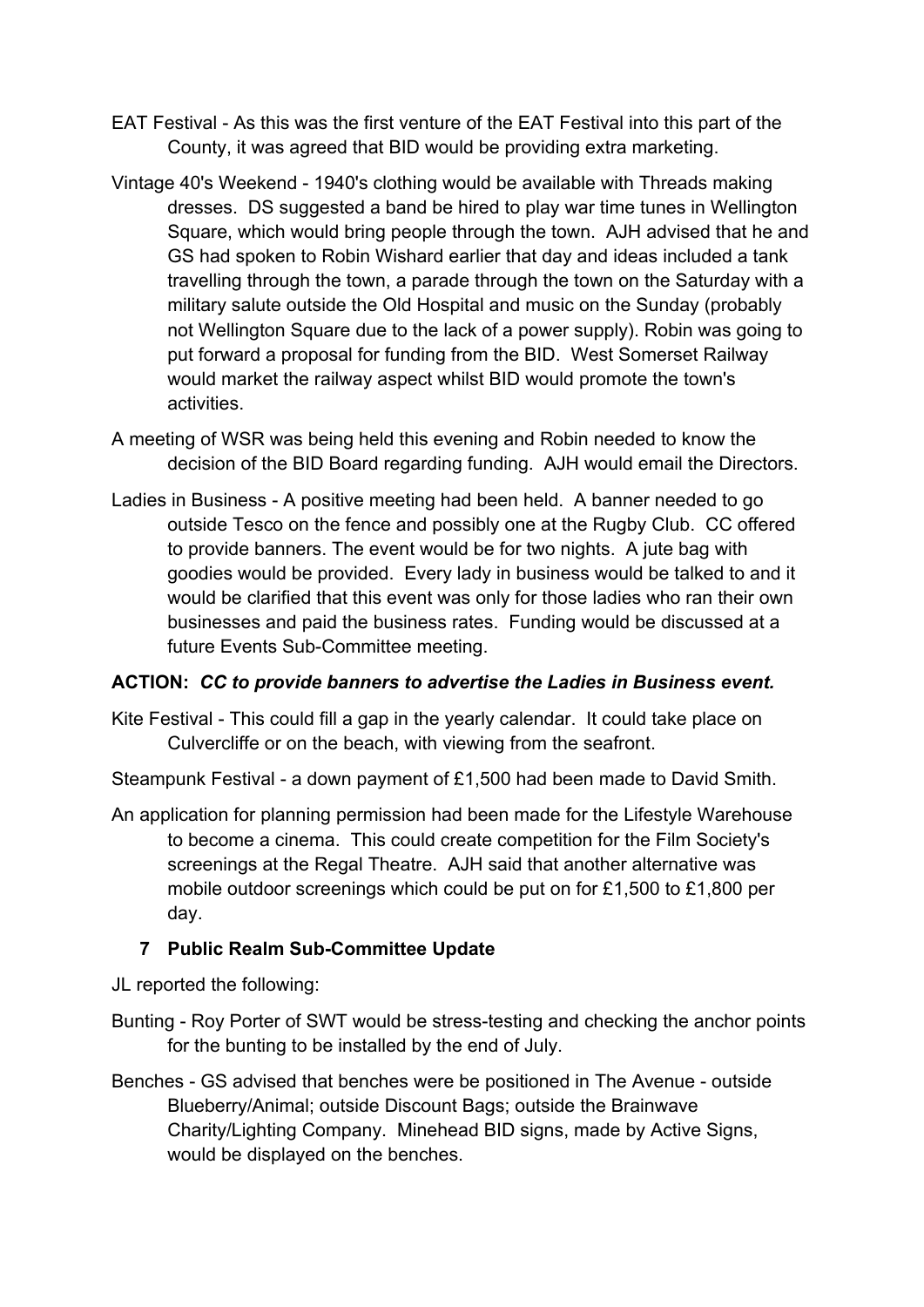- Hanging baskets the Company who had supplied the self-watering baskets had initiated a competition to find the best photo of the new baskets. A prize would be awarded of £500. Jenny Bashford had advised that the baskets were drying out and more frequent watering were needed. The cost of such had been included in the BID budget for this year.
- Signage Minehead Town Council were also looking at this with the intention of using S106 funding. A response was awaited from Neil Corfield, Highways Case Manager at SWT, following the walk around Minehead, concerning the responsibilities of SWT in respect to signage and other public realm related issues. SM agreed to chase.

#### **ACTION: SM to chase Neil Corfield re signage responsibilities of SWT.**

The proposed car parking survey could also affect the future provision of signage.

Certain signs for Blenheim Gardens could be progressed and paid for by the BID.

- GS reported that the large signs listing businesses in The Parade and The Avenue together with maps needed to be updated with new business details, the addition of the BID logo and the replacement of the West Somerset Council logo with the SWT logo. The orientation of the map also needed to be corrected for directional purposes.
- Multi-functional brackets for baskets, flags and Xmas trees were to be sourced for The Avenue. AJH had seen some in Honiton and details were to be sent to GS. GS circulated details of Christmas trees, available in Wellington, which could go in the brackets. 125 were currently in stock. He circulated a Project Proposal Form for 40 LED decorated 1.2m high trees at a cost of £4,000. DS proposed and RB seconded that the funding be granted. The proposal was AGREED.
- It was noted that Somerset Highways had confirmed at a recent Minehead Town Council meeting that one tree in The Avenue would be felled due to disease. It was thought that BID could sponsor a replacement tree.
- There were unappealing shop frontages in Friday Street where businesses had closed. AJH had been in contact with South West BIDs, who put vinyl covers on empty shop units. Kim Slader of SWT had warned that such an act could make the BID liable for business rates. It was therefore best to get the landlord's permission. The landlord of the shop near Paraphernalia had paid the BID levy so was contactable, but the contact details for BaileyMac's owner were not known. The Gravity Pilates Studio unit in Parks Street was also looking unattractive.
- DS stated that Minehead Skip Hire were offering to pick up black sack waste, presumably for a charge. Meercat Associates did not look into waste issues. The Somerset Waste Partnership (SWP) dealt with waste and were looking to work with Minehead as a community waste collector. The BID were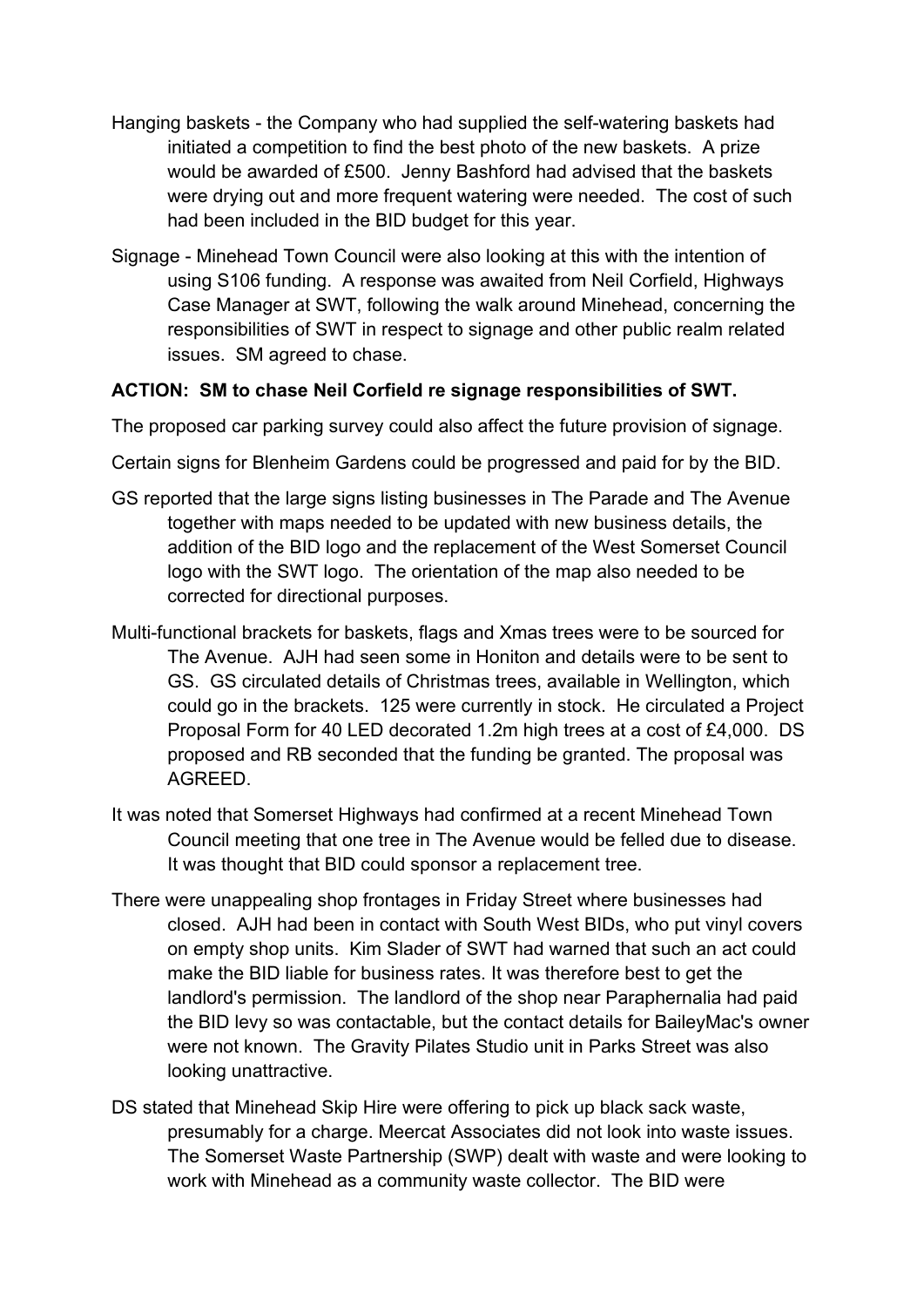concerned regarding Minehead Skip Hire's intentions and it was decided that GS would talk to them.

### **ACTION:** *GS to talk to Minehead Skip Hire.*

### **8 Marketing Update**

AJH reported the following:

- Marketing on social media and websites it was agreed that this would work better if it was concentrated on one brand. DS was updating the Visit Minehead Facebook and RB, Instagram in addition to AJH. Minehead Visitor Information Centre (VIC) and Bryan Howe from MTC were updating their retrospective websites. The Visitor Centre had recently reinvigorated Love Minehead as a brand on social media. AJH would be talking to Sally Turner at the VIC about this as the use of Love Minehead could further dilute the brand/platform.
- AJH was awaiting training to put content on the Minehead pages of the Visit Somerset website and wanted to try and get Minehead included in a number of nationwide publications.
- Footfall monitor this had not yet been delivered from Springboard. However, an application for listed building consent had recently been submitted to SWT for the footfall monitor to be attached to Greenslade Taylor Hunt in The Parade.
- Improving the town's appearance AJH had decided not to put in an application for heritage funding but would be talking to Jo O'Hara, the Heritage at Risk Officer with SWT, about tidying up the Queen Ann's statue in Wellington Square and opening up the vista to Blenheim Gardens.

# **9 BID Manager's Monthly Report**

AJH spoke to his report which had been previously circulated. He advised that Cllr Habib Farbahi was no longer the Portfolio Holder for Asset Management and Economic Development. This role had been taken on by Cllr Marcus Kravis, who was a BID levy payer. AJH would be meeting with Marcus.

The year two invoices had gone out and were being paid.

# **10 Financial Update**

CC circulated the profit and loss account for the 13 months ending 30 June 2019. The profit was £49,557.90. CC advised that there was a need to itemise costings and income and set them out in the accounts more clearly so that it can easily be seen where money in has come from and how money has been spent. The figures for events/activities, etc. could also be used for comparison purposes.

The bank balance as at the end of June 2019 was £47,275.59.